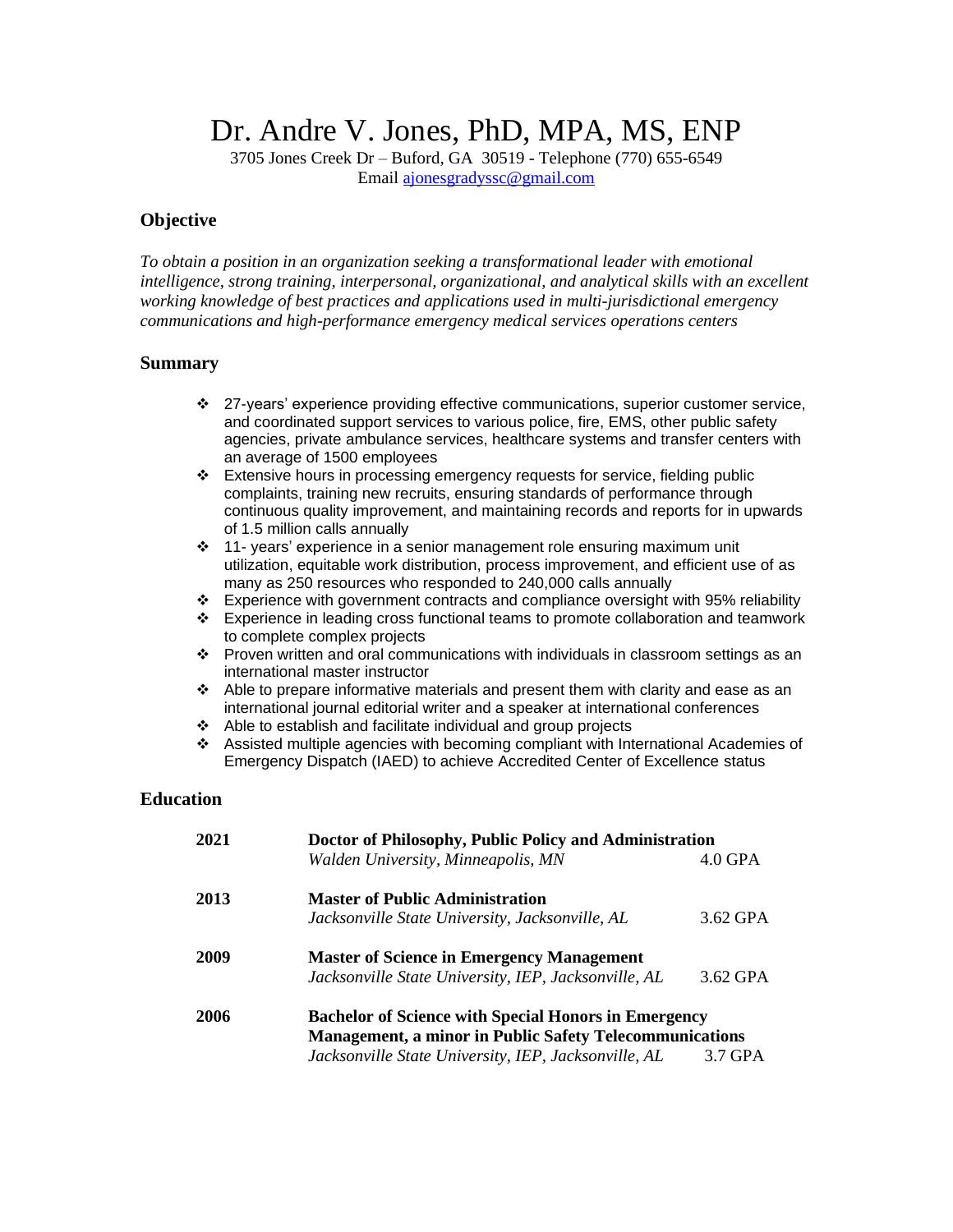## **Professional Competencies and Proficiencies**

- ❑ Foster the development and learning of all team members through establishing continuing education in-service and team-building programs
- ❑ Communicate clearly defined and concise expectations, giving appropriate feedback, coaching, and developmental opportunities to team members
- ❑ Establish standards for effective job performance (SOPs) and evaluate performance according to such standards in compliance with all performance management tasks and deadlines
- ❑ Work closely with senior management in developing short and long-term goals that are strategically aligned with the organization's focus and vision
- ❑ Perform analysis of response data to create new and economically efficient but dynamic resource allocation plans which are later implemented and monitored under quality improvement initiatives
- ❑ Complete projects focused on improvement of system response, quality and customer satisfaction that will ensure high standards of performance and execution of prescribed dispatch policies and procedures
- ❑ Coordinate necessary support services to effectively manage the EMS system to meet or exceed operational goals
- ❑ Complete Unit Hour Utilization Management reports and Key Performance Indicator reports, with indirect fiscal management to improve demand-driven resource allocation and call center function
- ❑ Consult with emergency dispatch centers to accelerate the delivery of call center service excellence through analysis and survey that can anticipate, meet, or exceed training goals, performance expectations, and set strategy for new programs
- ❑ Assisted with formulation and completion of emergency operations plans for individual county facilities including the 9-1-1 Center and Emergency Operations **Center**
- ❑ Assisted in compiling Communications Center related standards for Commission on Ambulance Accreditation of Ambulance Services (CAAS) accreditation
- ❑ SME for Communications Center standards for Joint Commission International (JCI) accreditation, Medical Transport
- ❑ SME and project lead for licensure of Emergency Medical Dispatchers with the Qatar Council for Healthcare Practitioners
- ❑ Ambulance Service Liaison for the National System Wide Incident Command System for COVID-19
- ❑ Provisioned the COVID-19 Ambulance Service Contact Center responsible for retrieving all suspected and positive patients in the community and transferring them to quarantine or isolation – Wave 1.
- ❑ SlowOnset COVID-19 Ambulance Service Strategic Cell member Wave 2 / 3
- ❑ FIFA Arab Cup 2021 Medical Command Center Liaison
- ❑ FIFA World Cup 2022 Tactical Group Executive Lead Medical Command Center

### **Professional Experience**

## **2016- pres Adjunct Faculty**

*Department of Emergency Management and Public Administration, College of Social and Behavioral Social Sciences, Jacksonville State University, Jacksonville, Alabama*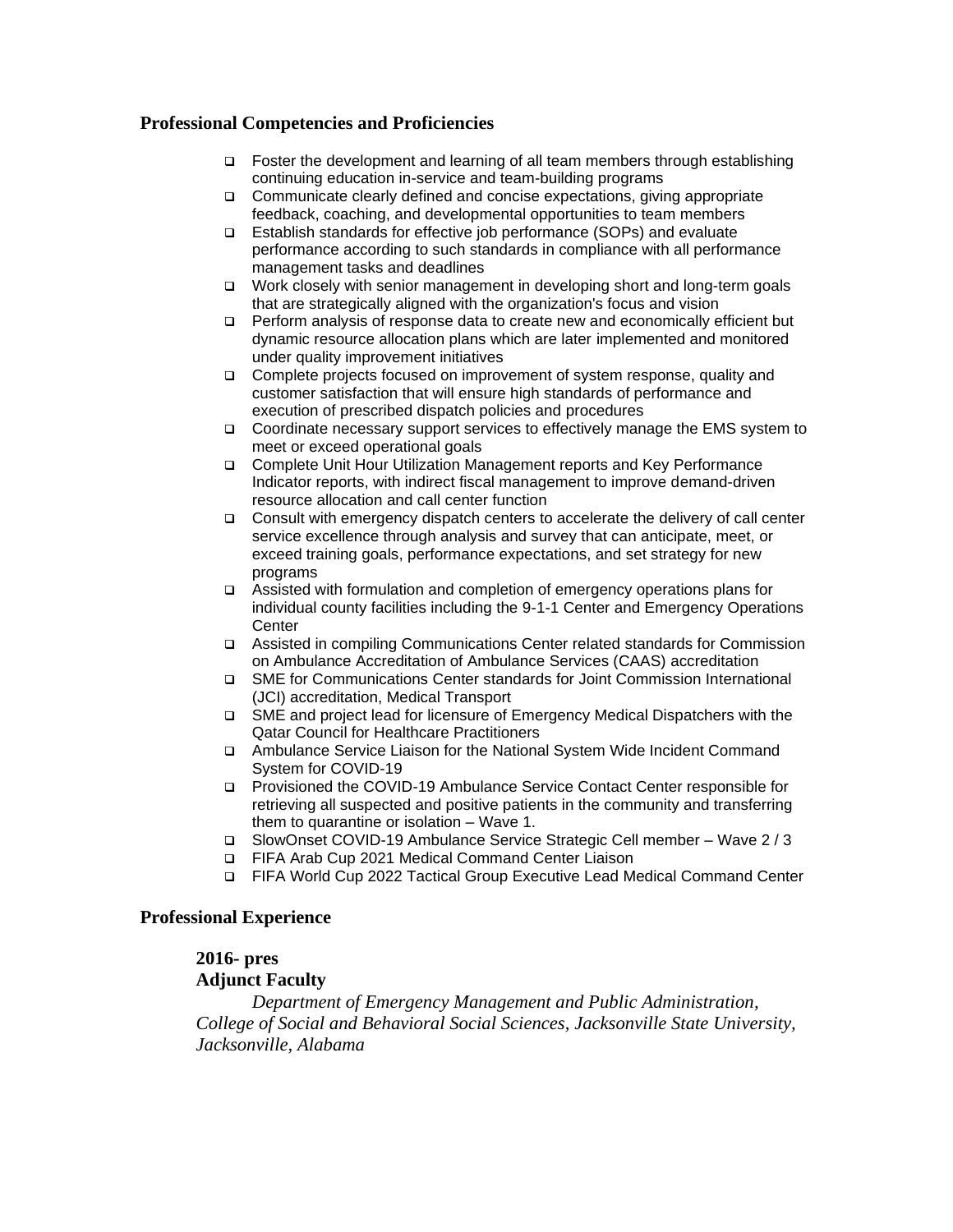❑ Prepare and present courses in emergency management for the undergraduate emergency management program on topics of Management Systems in Disaster, Major Incident Response, and Emergency Operations Center Management

### **2015- pres**

## **Assistant Executive Director of Communications, Head of Profession**

*Hamad Medical Corporation Ambulance Service, Doha, Qatar \*\* accredited by the International Academies of Emergency Dispatch\*\**

- ❑ Provide strategic leadership, direction, guidance and support to ensure high-quality, clinically-led, emergency control room operations at the National Command Center (NCC) and non-emergency, mobile doctor service and transfer and retrieval service control room operations at the Healthcare Coordination Center (HCC).
- ❑ Establish and oversee systems within the directorate to ensure that the Ambulance Service is adequately resourced in terms of clinically appropriate staff, vehicles, equipment and stocks to meet demand. As of late, the 20-25% increase in call ambulance requests is about 240,000 a year for the population of 2.5 million people which increases 8-9% annually.
- ❑ Oversee deployment 250 ambulances, 20 rapid response vehicles, a fleet of major incident response units and helicopters and utilization of 2000 employees
- ❑ Establish and oversee systems within the directorate that available resources are efficiently distributed in accordance with the agreed tactical and operational delivery plans.
- ❑ Oversee the development and implementation of service-wide policies and procedures within HCS in collaboration with colleagues in other departments within the Ambulance Service and HMC.
- ❑ Achieve and maintain operational performance against existing and future performance targets.
- ❑ Improve the quality of the service provided in HCS as measured through existing and future quality indicators.
- ❑ Proactively identify and assess risks to the Ambulance Service and HMC within HCS and develop plans to mitigate these.
- ❑ Ensure compliance with accreditation schemes identified by HMC including Joint Commission International (JCI) and the International Academies of Emergency Dispatch (ACE).
- ❑ Provision of project input and oversight over control center renovations, a modernized CAD with fleet and scheduling management and the implementation of Electronic Patient Records and MDTs
- ❑ Wrote specifications for and procured a \$17 mil QR Communications/Command vehicle project as a part of Major Incident Response and Qatar 2022
- 
- **□** Implemented new contact center solution with Interactive Voice Response (IVR)<br>
□ Chair interdepartmental performance initiatives as well as quality and patient saf ❑ Chair interdepartmental performance initiatives as well as quality and patient safety projects
- ❑ Improved customer engagement and experience by implementing a soft skills program

### **2013- 2015**

#### **Director of Communications,** *ProTransport-1, Cotati, CA*

*\*\* accredited by the International Academies of Emergency Dispatch\*\**

❑ Oversee the supervision, strategic planning, scheduling, \$4.5 mil budget and assignment of work to the ComCenter team of 100 subordinates at 3 separate locations in the San Francisco Bay Area (a main contact center with Concierge and two remote call centers) and a dispatch center in Los Angeles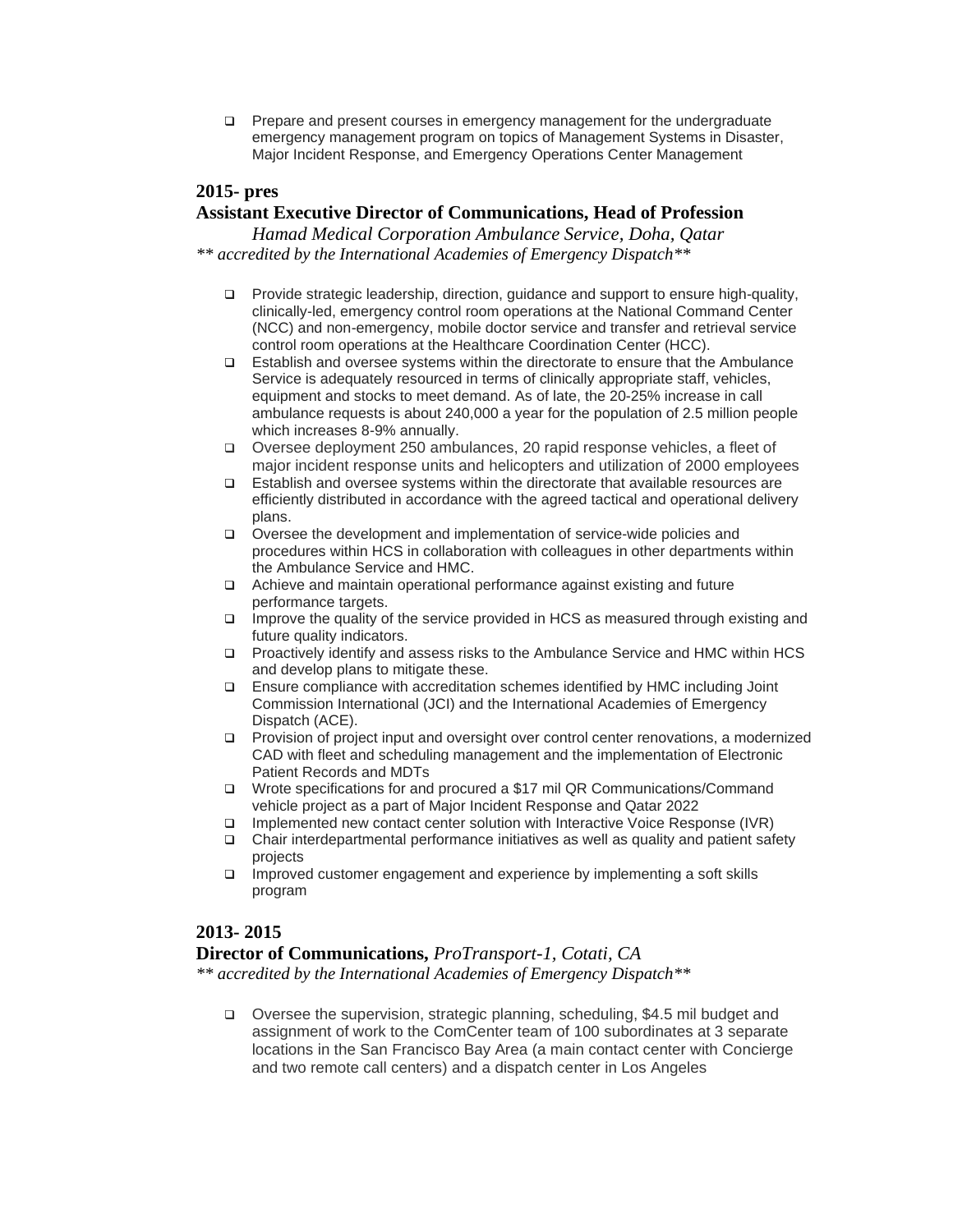- ❑ Work with ComCenter Management and Supervisors to develop agendas, facilitate team member meetings, and to evaluate performance and report objectives to the Chief Operating Officer
- ❑ Oversee the development and implementation of instructional training materials and programs for all ComCenter team members
- ❑ Implement and manage the employee review process
- ❑ Utilize appropriate data and statistical information to analyze trends and render recommendations pertinent to departmental effectiveness
- ❑ Implement and maintain quality assurance and improvement programs to maintain ACE
- ❑ Review, update, and develop policies and procedures for the ComCenter on an on-going basis to keep in line with the company's strategic vision as a member of the executive team
- ❑ Oversee deployment 120 ambulances and utilization of 700 employees that respond to 130,000 calls annually
- ❑ Implemented an initiative to reduce call in-take time by 90 seconds and subsequently reduce payroll hours by reducing staff by 7 positions
- ❑ Work across divisional lines on such mobile integrated health projects as ePCR, community para-medicine, alternate destination programs and nurse advice

## **2011- 2013**

#### **Communications Manager,** *Rural/Metro Ambulance, San Diego, CA Pacific Ambulance, San Diego, CA*

*\*\* accredited by the International Academies of Emergency Dispatch\*\**

- ❑ Plan, organize, lead, control, and coordinate the delivery of dispatch services for 140,000 annual ambulance responses and transports throughout the greater San Diego area of 1.3 million people
- ❑ Foster the development and learning of 40 team members through establishing continuing education in-service and team-building programs.
- ❑ Establish standards for effective job performance (SOPs) and evaluate performance according to such standards in compliance with all performance management tasks and deadlines
- ❑ Work closely with senior management in developing short and long-term goals that are strategically aligned with the organization's focus and vision, but within the \$2.5 mil budget
- ❑ Perform analysis of response data to create new and economically efficient but dynamic resource allocation plans which when implemented, improved response time from 89% to 93%
- ❑ Serve as the primary liaison between the communications center and field operations of 700 employees, both internally and externally, to provide leadership in defining workforce needs, community needs, and overall system requirements

### **2003-2011**

**Supervising System Status Controller/QI (Captain),** *Grady EMS, Atlanta, GA \*\* accredited by the International Academies of Emergency Dispatch\*\**

- ❑ Handle day-to-day response and unit deployment management, personnel development, administrative issues, and staffing/scheduling management to ensure high standards of performance and execution of prescribed dispatch policies and procedures for the largest hospital based EMS agency in the nation with 350 employees
- ❑ Created hiring and promotional assessment center for initial dispatch operations start up in Fall 2003 over 100 interviews for 8 new positions.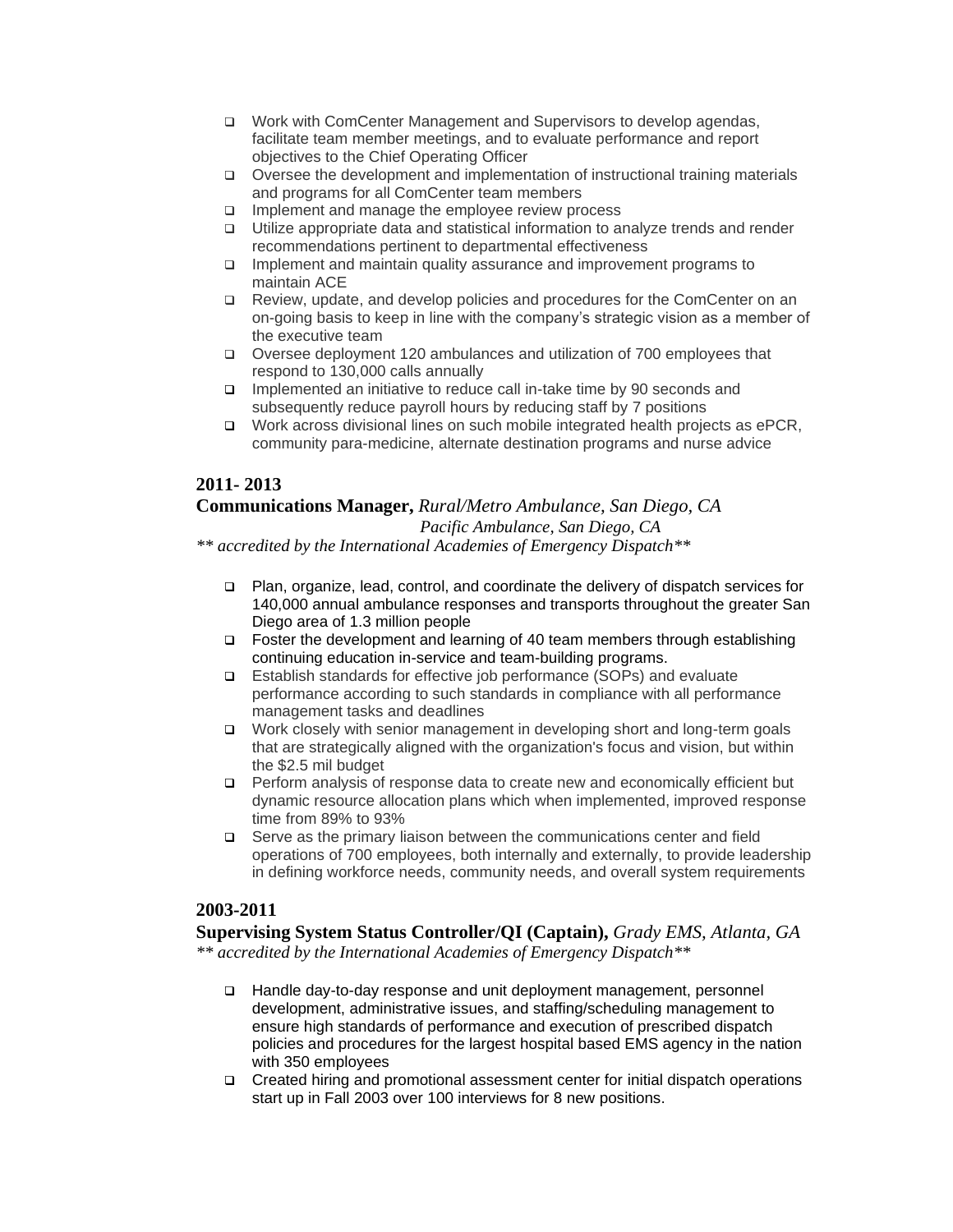- ❑ Developed EMS System Status Management Deployment/Posting Plan for the 132 sq mile service area covering 900,000 people, responsible for initial response compliance improvements of 20%
- ❑ SSC Spv/Team Project Leader for Operations side of Comm. Ctr. upgrade to a secondary PSAP in Winter 2007; coordinating EMD program implementation, facilitating CoBAT, and conducting over 80 interviews for 20 new positions.
- ❑ Developed Control Center SOP related to dispatch operations increasing response compliance by 10% (30% when combined with posting plan)
- ❑ Created Control Center QA/QI Program QUEST
- ❑ Created Communications Officer Basic Training CoBAT (classroom/OJT orientation for new SSCs), coordinating all departmental training, remedial and continuing education
- ❑ Maintain CAD database including premise/caution notes and AED registration
- ❑ Responsible for completing, organizing and maintaining EMD case evaluations/audits in accordance with NAEMD AMPDS utilizing AQUA Phoenix with compliance reviews at 93% since inception
- ❑ Monitor posting compliance and AVL/GPS polling of 46 ALS ambulances and 10 BLS ambulances for system efficiency
- ❑ Oversee monthly late call response variances and exception reports in accordance with county 9-1-1/EMS contract for 120,000 responses a year
- ❑ Served as Emergency Management contact as regional coordinating hospital of EMS and Trauma in absences of the EM Specialist
- ❑ Unified Command/JOC delegate for the 2005 and 2006 Peachtree Road Race, 2006-2007 Peach Drop, and the 2007 Final Four-Atlanta
- ❑ Received Meritorious Performance Award for handling a tornado
- ❑ Received 160 out of 175 on Criteria Based Performance Evaluation in 2006 and 2007, consistently exceeding performance expectations with significant departmental contributions

## **2001- 2010**

## **Alternate Supervising SSC II**, *American Medical Response, Atlanta, GA*

- ❑ Complete various functions of non-emergency patient care coordination with knowledge of HIPPA, Medicare, PCS, and other insurance
- ❑ Complete UHU Management reports and KPI reports, for indirect fiscal management of 90 ambulances with 150,000 transports annually throughout greater Atlanta
- ❑ Subject to lost call, time-on-task reporting, and compliance reporting

# **1995-2002**

**ECO II Training Ofc/Fire Specialist**, *Cobb County 911/Comm., Marietta, GA \*\* accredited by the Commission on Law Enforcement Accreditation\*\**

- ❑ "Distinguished Performance Award," ranked in the top 7% of 5,000 employees
- ❑ APCO certified CTO training 15 recruits in APCO Phase II from 1997 to 2000, monitoring/evaluating recruits, and enforcing policy and procedure respectively
- ❑ Instructor trainer in the departments APCO Phase I class (CAD system, phone system, TDD)
- ❑ Trained entire department of 80 dispatchers in new CAD/Phone system during cut over to new system and building to better handle it's 1.5 million 9-1-1 calls annually and 70,000 fire/ambulance responses
- ❑ Public relations team captain and staff newsletter editor
- ❑ Developed "Team Cobb Project: Streamline" in response to agency manpower crisis which led to shift augmentation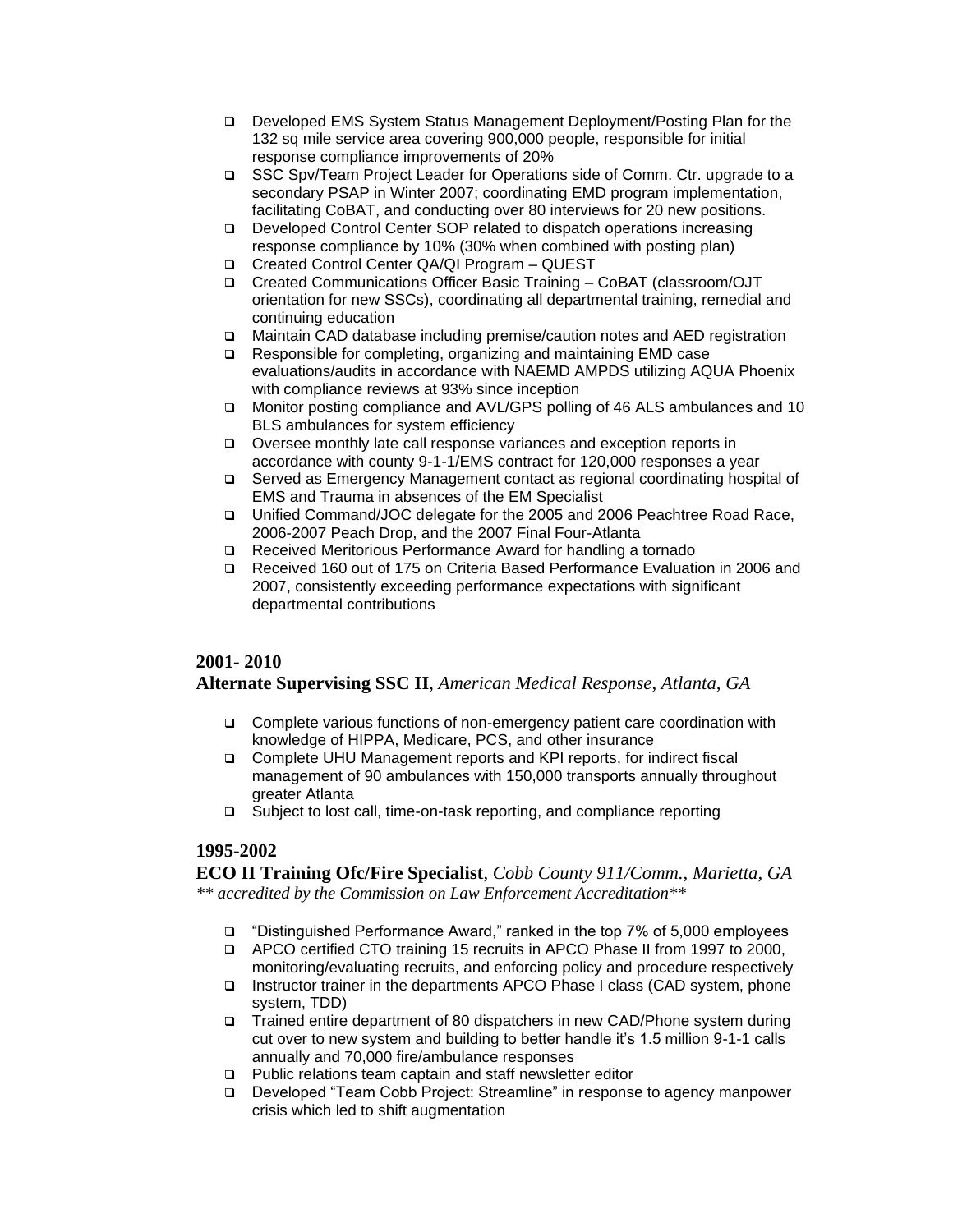□ 1<sup>st</sup> trained operator under the merged centers while still under separate operating and information systems (EDS)

### **Achievements and Highlights**

- ❑ Received Bureau Commendation for handling a fatale officer involved shooting
- ❑ Received Bureau Commendation and County Proclamation for handling a storm
- ❑ Received Meritorious Performance Award for handling a tornado
- ❑ 1 st Bureau Employee of the Month
- ❑ Implemented federally mandated in-service training for ADA
- ❑ Association of Public Safety Communication Officials (APCO) Scholarship recipient
- ❑ Henry Grady Foundation Grant recipient
- ❑ Unit Exceptional Performance Citation Award City of Can Diego
- ❑ "What Else Can You Do" Speaker at Zoll Summit 2012
- ❑ "the Voice" Speaker at Navigator Middle East 2016
- ❑ "Stepping up to Supervisor" Speaker at Navigator 2017 (Dubai and New Orleans)
- ❑ "Major Incident Response in Qatar" Speaker at Metro Atlanta EMS Conference 2017
- ❑ "999 in Qatar" Speaker at European Emergency Number Association Conference 2017
- ❑ HMC Globe of Excellence for work with Hamad General Hospital on Ambulance Transportation LEAN project
- ❑ "Healthcare Coordination Service: Improving Access to Effective Care" HMC Stars of Excellence winner

#### **Committees and Organizations**

Association of Public Safety Communication Officials (APCO) 1998 to Present Certified Communications Training Officer International Academies of Emergency Dispatch (IAED) 2002 to Present Certified Advanced Emergency Medical Dispatcher Certified Emergency Medical Dispatch Quality Assurance Officer Certified Emergency Telecommunicator Instructor National Emergency Number Association (NENA) 2004 to Present Emergency Number Professional National Hazard Mitigation Association (NHMA) 2010-2011 Pinnacle National Honor Society Priority Dispatch Corporation 2013-2019 ProQA and AQUA Software Installer and Instructor System Administrator Instructor Analyst / Evaluator for Quality Performance Review

### **Publications**

- ❑ "Attitude reflects leadership" IAED Journal of Emergency Dispatch, October 2018
- ❑ "Vision to reality", IAED Journal of Emergency Dispatch, December 2018
- ❑ "Quality dispatch" IAED Journal of Emergency Dispatch, June 2019
- ❑ "Why Are You Here" IAED Journal of Emergency Dispatch, July 2019
- ❑ "Accomplish Distinction" IAED Journal of Emergency Dispatch, April 2020
- ❑ "Becoming a Gladiator" IAED Journal of Emergency Dispatch, May 2020